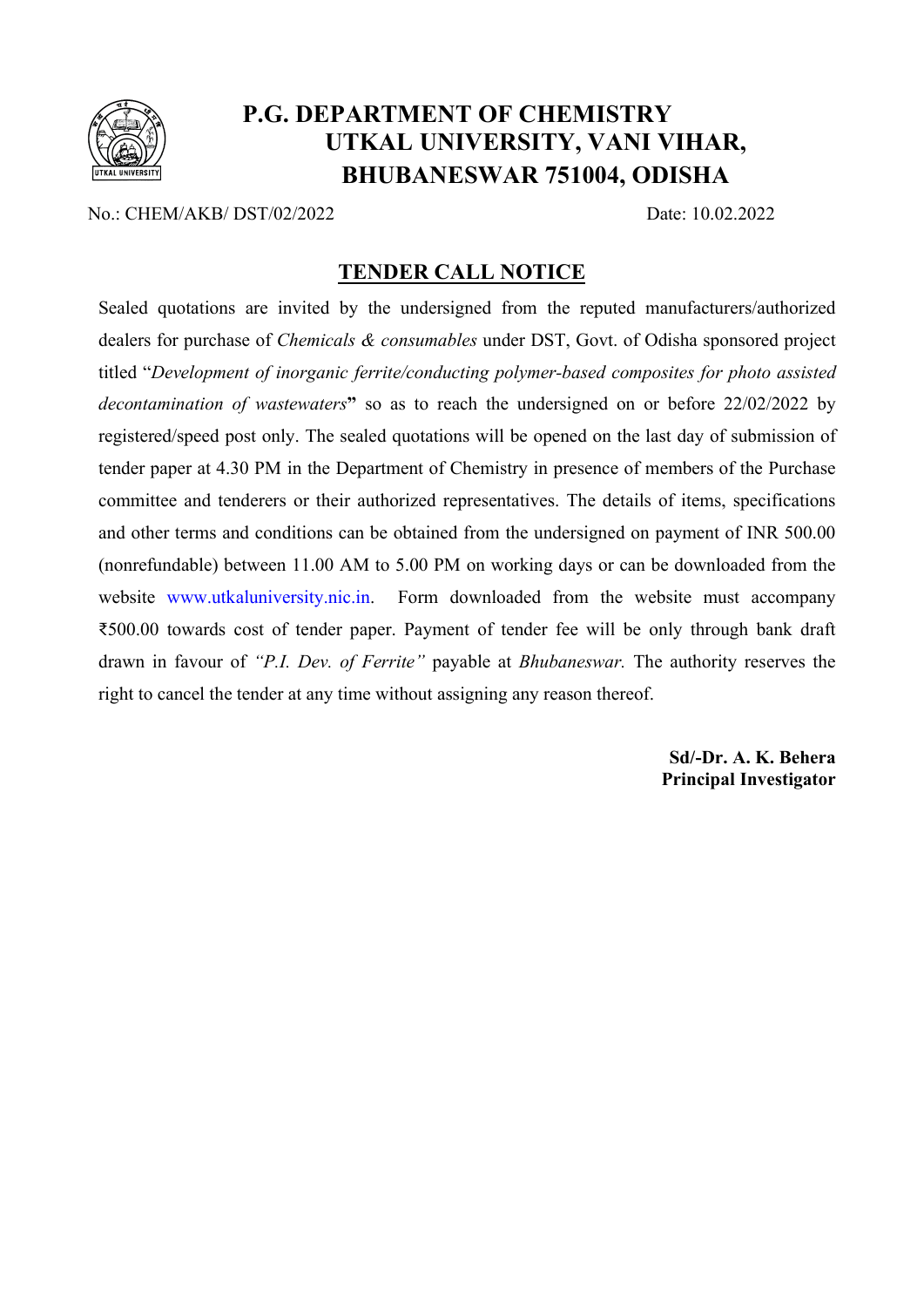

# P.G. DEPARTMENT OF CHEMISTRY UTKAL UNIVERSITY, VANI VIHAR, BHUBANESWAR 751004, ODISHA

Tender Paper

For purchase of Chemicals, Glass/Plastic wares under Department of Science & Technology, Govt. of Odisha sponsored project

Financial year 2021-2022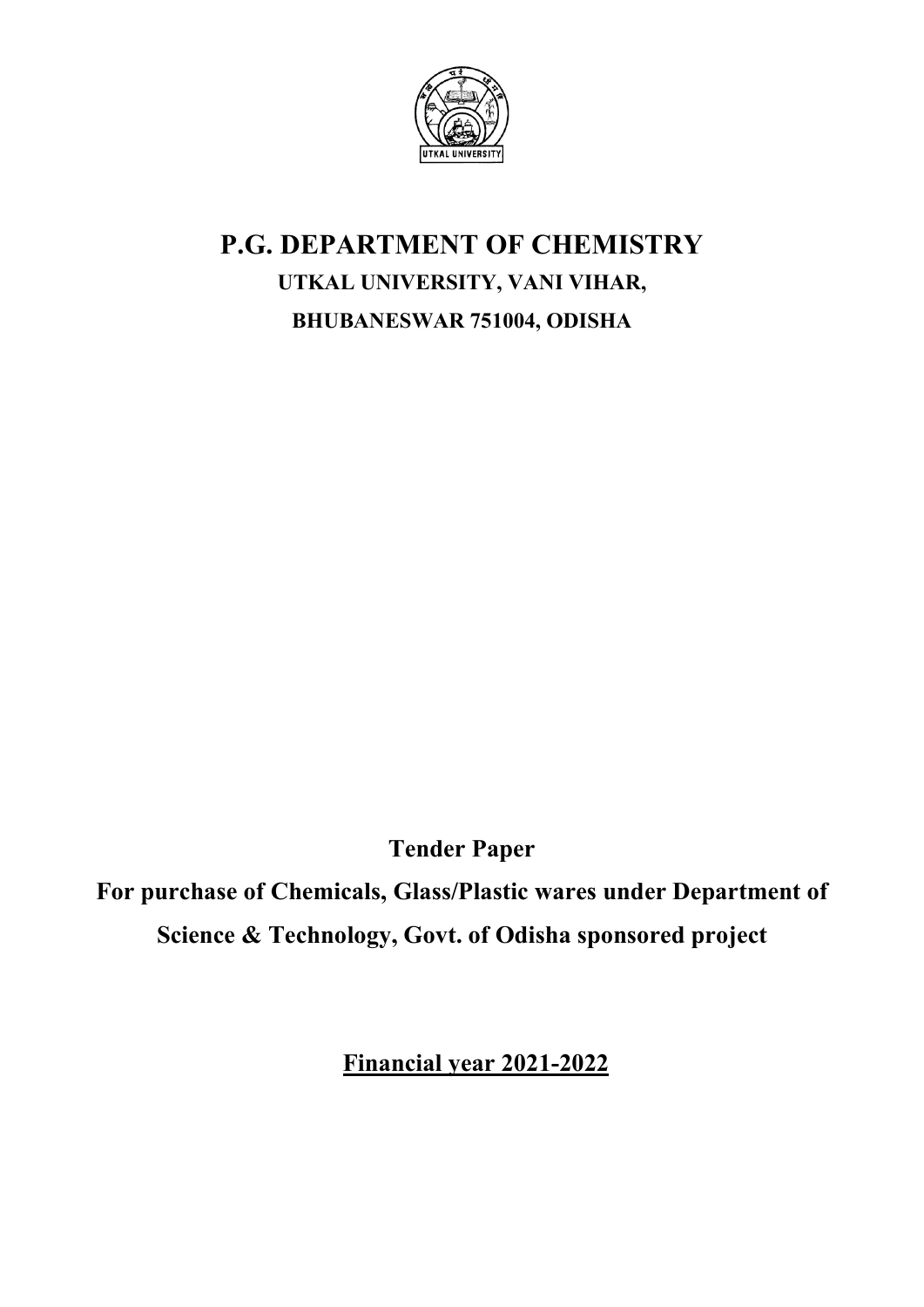

## P.G. DEPARTMENT OF CHEMISTRY UTKAL UNIVERSITY, VANI VIHAR, BHUBANESWAR 751004, ODISHA

No.: CHEM/AKB/ DST/02/2022 Date: 10.02.2022

#### TENDER PAPER

Sealed quotations are invited from the reputed manufacturers/authorized dealers for purchase of Chemicals, Glass/Plasticwares under Department of Science & Technology, Govt. of Odisha sponsored project entitled "Development of inorganic ferrite/conducting polymer-based composites for photo assisted decontamination of wastewaters". The quotations should reach the office of undersigned by 22/02/2022 (4:00 pm) by registered/speed post only.

#### Approximate value: Rs.2,50,000/- (Rupees Two lakh fifty thousands) only.

#### Terms and Conditions:

- 1. Tenders are to be submitted in the prescribed format (enclosed) in the tender paper along with tender fee of Rs. 500/- in shape of a Bank Draft drawn on any Nationalized Bank in favour of "P.I. Dev. of Ferrite" payable at Bhubaneswar. No cash payment shall be received in this regard.
- 2. Tender forms are not transferable.
- 3. Tender forms should be submitted in a sealed envelope along with the following documents.
	- a. GST or other certificate necessary for items.
	- b. Income Tax Clearance.
	- c. Declaration Certificate.
	- d. Non-assessment Certificate in case of Dealers / Stockist outside the State of Odisha.
	- e. Original Price list of 2020-2021 with seal and signature of the tenderer on all pages.
	- f. Original Authorization Certificate from the Company.
	- g. All rates should be inclusive of and C.I.F. up to the Department of Chemistry, Utkal University, Bhubaneswar.

#### N.B.:

- 1. Last date for submission of sealed tender paper is 22.2.2022 by 4.00 pm in the office of the Dr. Ajaya Kumar Behera, P.G. Department of Chemistry, Utkal University, Bhubaneswar.
- 2. The sealed tender will be opened on 22.2.2022 at 4.30 PM in the Department of Chemistry in presence of members of the Purchase committee and tenderers or their authorized representatives.
- 3. The authority may accept/reject/cancel/change/modify any part or all Tender as a whole without assigning any reason thereof.
- 4. The Authority is not responsible for any postal delay.
- 5. All supplies have to be made within 30 (thirty) days of the confirmed order received by the firm otherwise the order shall be treated as cancelled. Exemption in price (if any) under production of DSIR certificate should be indicated.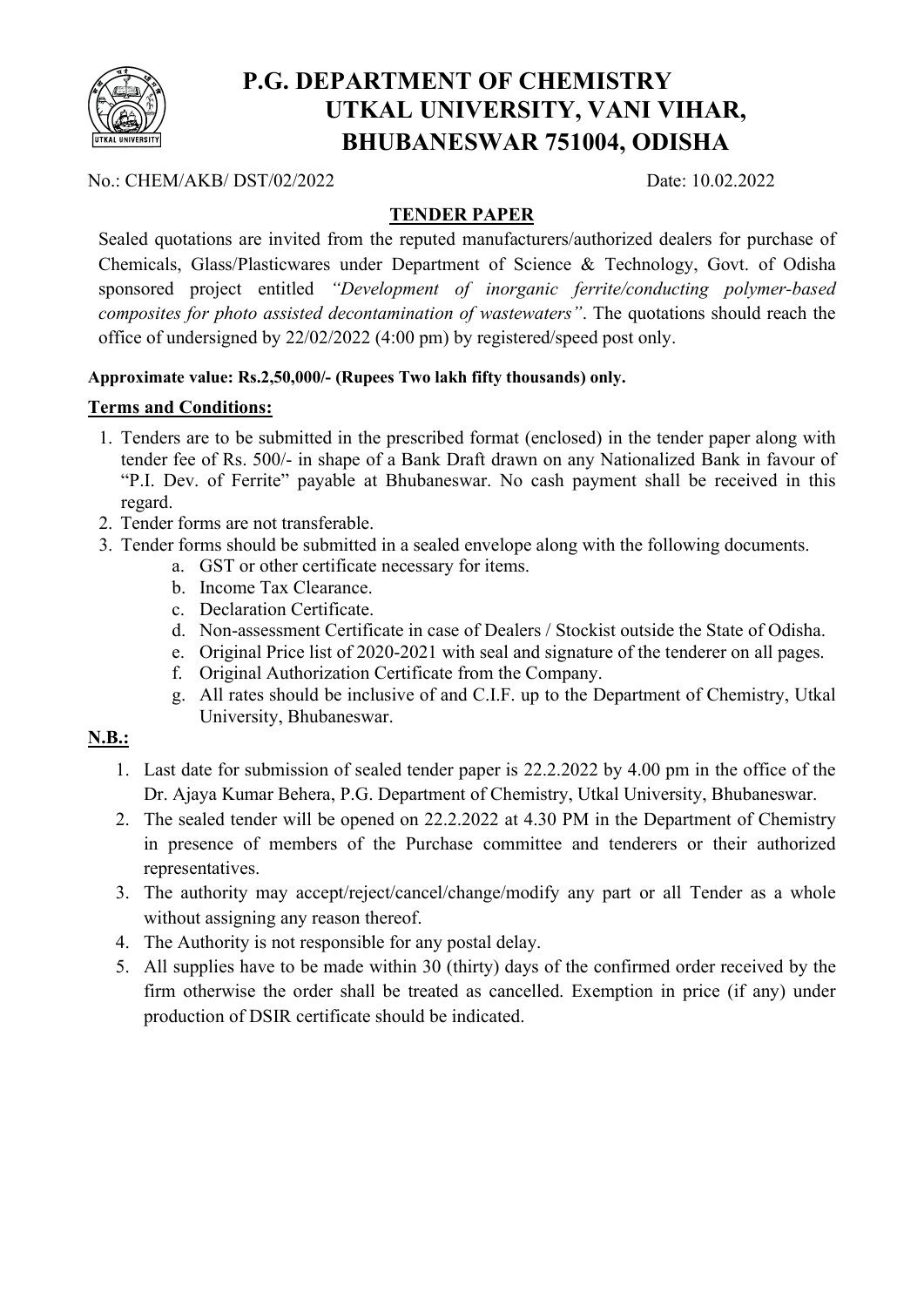## **Declaration**

#### Dated: ………..

On behalf of our firm/company, we hereby declared that we will quote same discount (i.e., as per price quoted for this project, Utkal University), if other Departments/offices within the Utkal University, Vani Vihar invite sealed tender for procurement of consumable items and other accessories etc. during the financial year 2021-2022. Otherwise, participation in the tender process will be cancelled for the same financial year.

> Signature of the Authorized dealer/person Seal

Dated: ..................